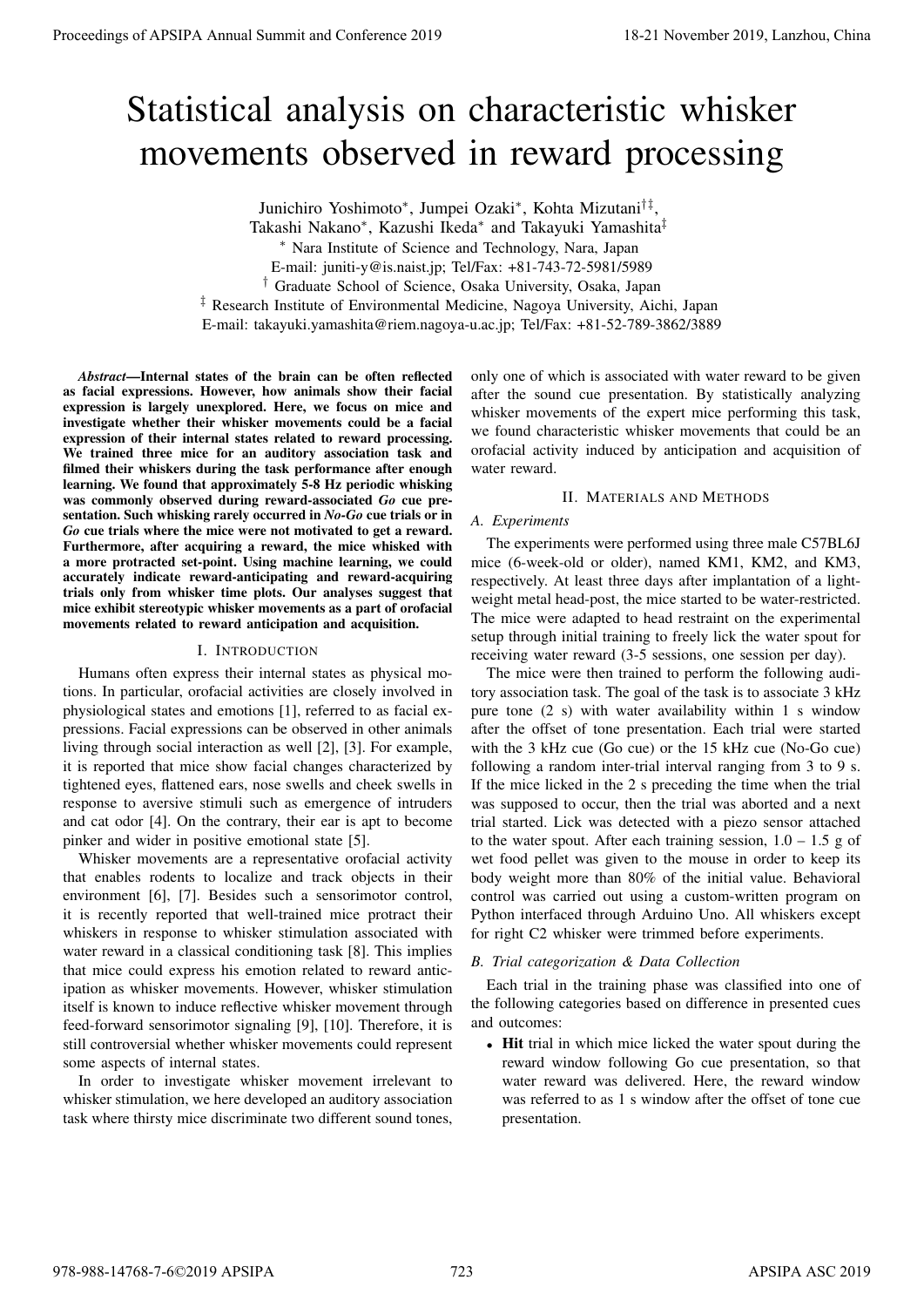- *•* Miss trial in which mice did not lick during the reward window following Go cue presentation, so that water reward was not delivered.
- **False Alert (FA)** trial in which mice erroneously licked during the reward window following No-Go cue presentation, so that water reward was not delivered.
- **Correct Rejection (CR)** trial in which mice did not lick during the reward window following No-Go cue presentation, so that water reward was not delivered.

After each experimental day, learning performance of the mice was evaluated as two indices:

Hit rate = 
$$
\frac{(\text{# Hit trials})}{(\text{# Hit trials}) + (\text{# Miss trials})}
$$

\nFA rate = 
$$
\frac{(\text{# FA trials})}{(\text{# FA trials}) + (\text{# CR trials})}
$$

The training phase continued until the performance indices reached more than 80% Hit rate and less than 20% FA rate.

Then, we started the recording phase to collect behavior data of the well-trained mice. In this phase, the whisker was filmed at 200 Hz with a high-speed camera (HAS-L1, Ditect) and behavioral data were acquired at a sampling rate of 2 kHz using a National Instruments board. The task is the same as in the training phase, except that reward delivery was omitted randomly in 10 % Go cue trials in some experimental days. Such omission trials were introduced to investigate characteristic reactions to acquisition of expected water reward. Due to the inclusion of omission trials, each trial in the recording phase was classified into one of the following six categories: the same four categories as in the training phase and

- *•* Omission Lick (OL) trials in which mice licked during the reward window following Go cue presentation but water reward was not delivered.
- **Omission No-Lick (ON)** trials in which mice did not lick during the reward window following Go cue presentation though reward delivery was supposed to be omitted.

For convenience of data analysis, we also consider the following two super-categories:

- *•* Reward Anticipation (RA) trials consisting of Hit and OL trials in which mice could anticipate water reward.
- *•* Non-RA trials consisting of Miss, FA, CR and ON trials.

#### *C. Data Analysis*

After the experiments, whisker traces (time series of whisker angle) were extracted from the movies filmed by high-speed camera, using a whisker tracking plugin in Fiji (https://github. com/tarokiritani/WhiskerTracking). Here, the whisker angle was defined so that positive (and negative) change in the angle corresponded to protraction (and retraction) of the whisker. For each trial, the time-series data between 2 s before the onset of the auditory cue and 2 s after the offset of the reward window were retrieved then smoothed by applying a band-pass filter between 4 and 25 Hz for noise reduction.

By visual investigation of typical profiles in each trial category (Fig. 1), we observed some characteristic whisker



Fig. 1. Typical profiles of whisker movements observed in (a) a Hit trial, (b) an OL trial and (c) a CR trial. Different background colors show cue periods (blue), reward windows (green), and inter trial intervals (white).

movements: 1) In the RA trials, the whisker often showed large protraction in response to the auditory cue, followed by regular oscillation with small amplitude, but did not in the Non-RA trials; and 2) In the Hit trials, the set-point of whisking shifted to the direction of protraction during reward window, but did not in the OL trials.

To statistically examine those characteristics, we extracted two features from the time-series data for each trial:

- *•* Spatiotemporal pattern in cue period was calculated as follows. Each time-series was transformed into a power spectrogram by short-time Fourier transformation with window size of 500 ms and overlapping 50%. The spectrogram only in region of interest (2 s cue period in time domain and 4-25 Hz in frequency domain) was extracted and normalized so that the sum of all frequency powers at each time should be one. We finally applied the principle component analysis to the normalized power spectrograms over all trials. The spatiotemporal pattern in cue period was defined as the first principal component score.
- *•* Spatiotemporal pattern in reward window was the same as that in cue period, except that region of interest in time domain was 1 s reward window.
- *•* Shift of set-point in reward window was defined as the median of the whisker angle during reward window substracted from that during cue period.

Then, the statistical difference in those features between trial categories was examined using Wilcoxon rank-sum test at significance level of  $\alpha = 0.05$ .

Assuming whisker movements were used for the mice to communicate their internal states relate to reward processing with each other, the observers could discriminate the states only based on the whisker movements with a high accuracy.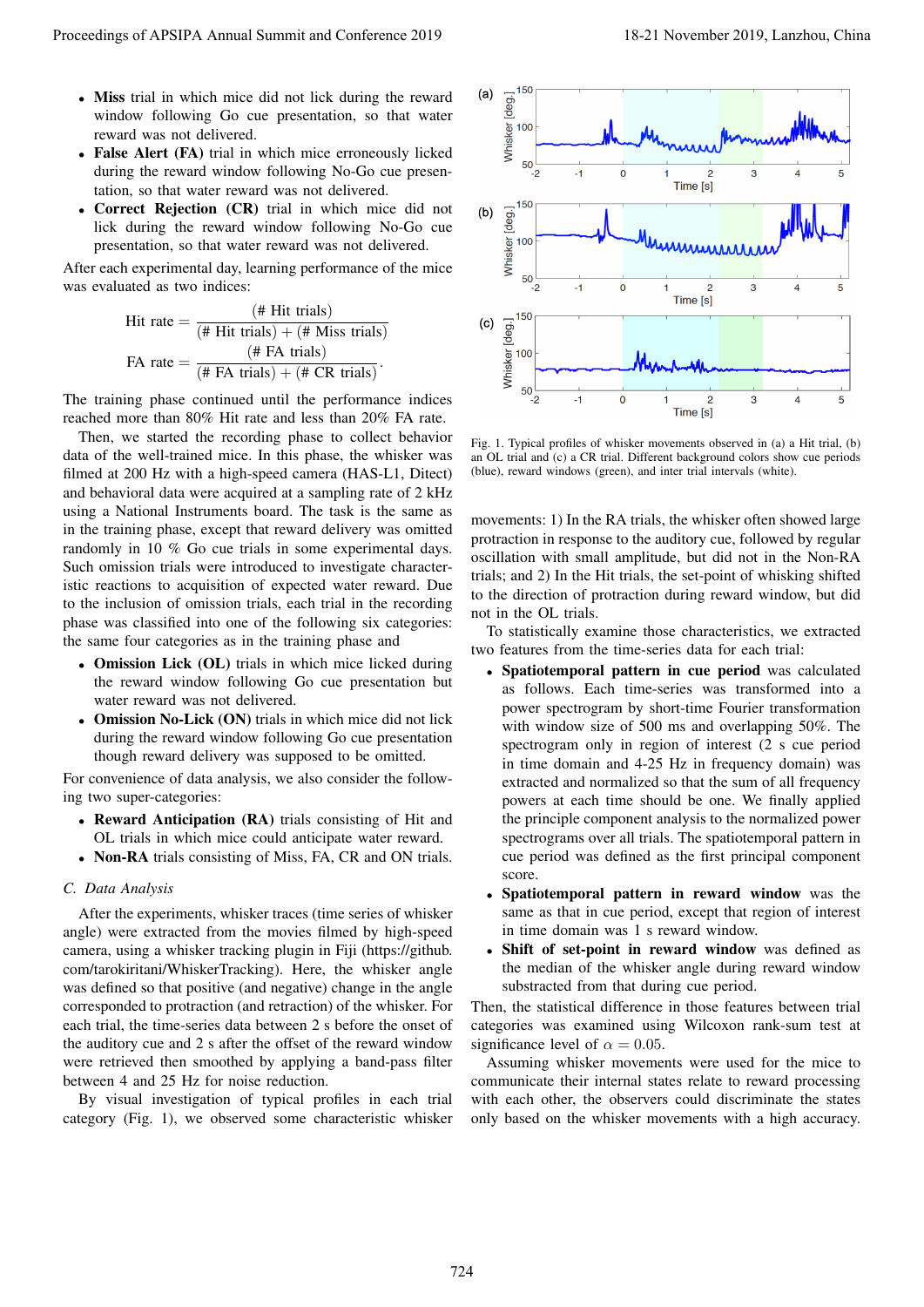

Fig. 2. Learning curves of the mice performing our auditory association task. Solid lines and error bars show means and their standard errors over three mice.

To investigate this possibility, we developed two models using machine learning technique. One was a logistic regression model trained to discriminate whether a spatiotemporal pattern in cue period corresponded to an RA trial or a Non-RA trial. The other was a linear discriminant analysis model trained to discriminate whether spatiotemporal pattern and shift of setpoint in reward window corresponds to a Hit trial or an OL trial. The performance of the models were evaluated by leaveone-subject-out cross validation (i.e. the models were trained using data from two of three mice and tested using data from the remaining mouse.). Here, the confusion matrix, the accuracy, and the area under the receiver operating characteristic curve (AUC) was calculated for the performance indices.

## III. RESULTS

### *A. Training & Data Collection*

Three mice sufficiently learned our auditory association task to achieve more than 80 % Hit rate and less than 20 % FA rate within 10 days after starting the training phase (Fig. 2). In the recording phase, KM1 performed 1049 trials for 7 days to collect time series data of whisker movements, while KM2 and KM3 performed only 220 and 350 trials, respectively, for 3 days due to technical reasons.

## *B. Whisker Movements in Cue Period*

We merged whisker movement profiles of all mice together, and compared spatiotemporal patterns in cue period in the population level. The result showed significant difference between RA and Non-RA trials (Fig. 3). Also, large loading scores of the corresponding principal component were observed at 5- 8 Hz in frequency domain of the power spectrogram (Fig. 4). Taken together, 5-8 Hz periodic whisker movements occurred during cue period in RA trials more frequently than Non-RA trials.

#### *C. Whisker Movements in Reward Window*

We then compared spatiotemporal patterns in reward window in the population level. There was significant difference between RA and Non-RA trials (Fig. 5(a)). On the other



Fig. 3. Comparison of whisker movements in cue period among trial categories (\*\*\* *p <* 0*.*001, Wilcoxon rank-sum test). The spatiotemporal patterns were evaluated as the first principal component scores of whisker movement spectrograms. Red lines and error bars are means and their standard errors.



Fig. 4. Loading scores corresponding to spatiotemporal patterns in cue period (Fig. 3).

hand, there was no significant difference in between Hit and OL trials (Fig. 5(b)). Also, we compared shift of set-point in reward window. The result showed significant difference between RA and Non-RA trials (Fig. 5(c)). Taken together, 5-8 Hz periodic whisker movements continued until reward window in both Hit and OL trials, but the whisking in Hit trials shifted to a more protracted set-point.

#### *D. Classification of Trial Categories*

To investigate whether the observer could read out expectation for water reward from whisker movements in cue period, we trained a logistic regression model to classify whether a given spatiotemporal pattern in cue period was an RA trial or a Non-RA trial, then evaluated the classification performance by leave-one-subject-out cross validation. The result showed high performance with accuracy of 0.85-0.86 and AUC of 0.93-0.99 (Table I).

To investigate whether the observer could read out pleasure of water reward acquisition, we trained linear discriminant analysis model to classify whether a given pair of spatiotempo-